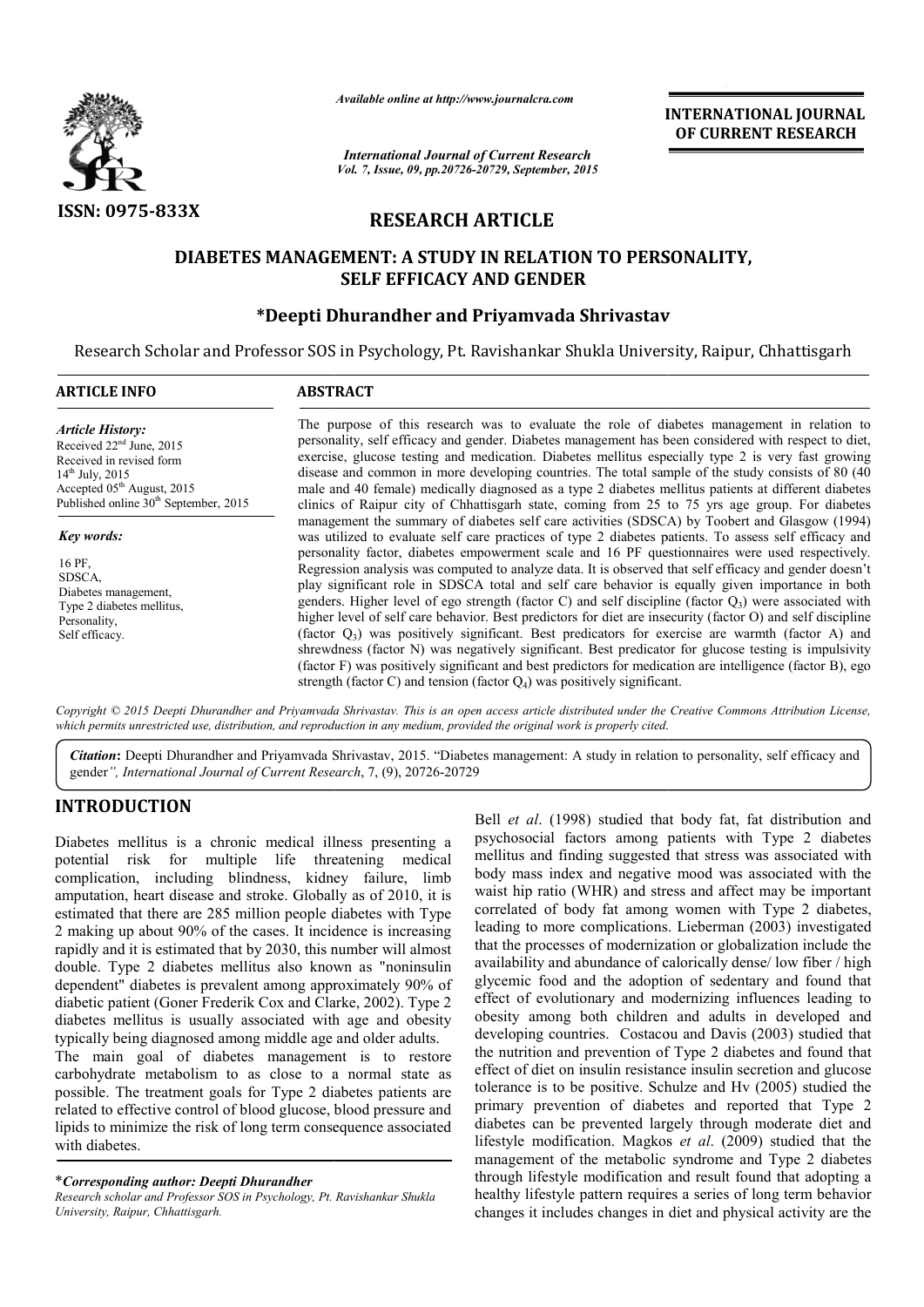initial and often the primary component for the management of diabetes and metabolic syndrome. Holloszy and Kohrt (1996) examined that glycogen stores plays a major role in determining new long vigorous endurance exercise. During vigorous exercise carbohydrate in the form of muscle glycogen & blood glucose is the primary energy source.

Dhurandher and Shrivastav (2013) found that percentage of female showing dominance of shrewd characteristic was higher than male diabetes. Female were also high on self sufficient than male diabetes patients. Aljasem *et al*. (2001) investigated the role of self efficacy judgments within the expanded health beliefs model they reported that the appraisals of self efficacy accounted for over 10% of the variance in self care behaviors when statistically controlling for diabetes specific treatment barriers and patients characteristics. Williams and Bond (2002) found that self efficacy beliefs assessed among 94 diabetic patients accounted on average for over 26% of the variance in their self care behaviors including diet, exercise and blood glucose testing. Skarbek (2006) reported that the self efficacy as measured by the DES was a significant predictor of only one of the component of diabetes self care regimen specifically, self efficacy accounted for 9% of the variance in the exercise component of the diabetes regimen.

Cohen *et al*. (2005) explained that the attachment orientation and spouse support in adults with Type 2 diabetes and found that a negative association between attachment avoidance and both positive and negative support, among patients scoring high on avoidance the duration of diabetes was associated with increase in HbA1c level. Dhurandher and shrivastav (2013) studied personality predicators of diabetes management type 2 and found that the positive relationship on Factor III indicates that the male patients who are enterprising, decisive and resilient personality will be better diet management among male diabetes patients. The main objective of this study is to find out the relationship of diabetes management with personality, self efficacy and gender and aim to explore the best predictor of diabetes self care, specifically in type 2 diabetes mellitus.

#### Research Design and Method

#### Sample

The total sample of the study consists of 80 (40 male  $\&$  40 female) Type 2 diabetes mellitus patients of Raipur city, coming from age group 25 to 75, of various diabetes clinics.

#### Design

The study is correlational type of research including, Dependent Variable as diabetes management and its components (diet, exercise, glucose-testing & medication) and Independent variable, as personality 16 factors, gender (male & female) and self efficacy and its 3 dimensions (managing psychosocial aspects of diabetes ,assessing dissatisfaction and readiness to change , and setting & achieving goals).

#### Tools

To assess personality the 16 PF questionnaires, Hindi edition 1981, developed by Kapoor and Tripathi. The 16PF test was

constructed by Raymond B. Cattell and Herbert W. Eber. The 16 PF questionnaire measures 16 personality traits each personality trait has bipolar category.

|   | BIOPOLAR CATEGORY | <b>LETTER SYMBOL</b>            |                        |                |
|---|-------------------|---------------------------------|------------------------|----------------|
|   | LOW               | <b>PRIMARY</b><br><b>FACTOR</b> | <b>HIGH</b>            |                |
|   | Reserved          | Warmth                          | Outgoing               | $\mathbf{A}$   |
| ٠ | Less intelligent  | Intelligence                    | More intelligence      | B              |
|   | Stable ego        | Ego strength                    | Emotionality           | $\mathsf{C}$   |
|   | Strength          |                                 |                        |                |
|   | Humble            | Dominance                       | Assertive              | F.             |
| ٠ | Sober             | Impulsivity                     | Happy-go-lucky         | F              |
|   | Expedient         | Conformity                      | Conscientious          | G              |
|   | Shy               | <b>Boldness</b>                 | Venture some           | н              |
|   | Tough minded      | Sensitivity                     | <b>Tender Minded</b>   | 1              |
|   | Trusting          | Suspiciousness                  | Suspicious             | L              |
|   | Practical         | Imagination                     | Imaginative            | M              |
| ۰ | Forthright        | <b>Shrewdness</b>               | Shrewd                 | N              |
|   | Placid            | Insecurity                      | Apprehensive           | $\circ$        |
|   | Conservative      | Radicalism                      | <b>Experimenting</b>   | $Q_1$          |
| ٠ | Group tied        | Self sufficient                 | <b>Self Sufficient</b> | Q <sub>2</sub> |
|   | Casual            | Self discipline                 | Controlled             | Q <sub>3</sub> |
|   | Relaxed           | Tension                         | Tense                  | $Q_4$          |

For diabetes management the summary of diabetes self care activities (SDSCA) by Toobert and Glasgow (1994) was utilized to evaluate self care practices of type 2 diabetes patients. The SDSCA is a twelve item self report measure that assesses the frequency of completing various diabetic regimen requirements over the course of the past seven days. The instrument assesses four main areas of diabetes specific regimen including diet, exercise, glucose testing and diabetes medication taking.

For self efficacy the diabetes empowerment scale (DES, Anderson, Arnold, Funnel, Fitzgerakd, Butter and Feste, 1995, Anderson, Fitzgerald Funnell and Marrero, 2000) was used to evaluate self efficacy beliefs in the context of an individual living with diabetes mellitus. The DES is a 28 item self report measure of diabetes related psychosocial self efficacy. The instrument consists of three subscales including Managing psychosocial aspects of diabetes (social), Assessing dissatisfaction and readiness to change (Dissatisfaction) and setting and achieving Goals (Goals).

### RESULTS AND DISCUSSION

Multiple regression analysis was computed for the SDSCA total, diet, exercise, glucose testing and medication with the help of SPSS 16 version. Model summary of regression analysis is presented in the Table.

Table 1. Model summary of regression analysis

|                 | predictors      | R    | $R^2$ | B        |         | sıg  |
|-----------------|-----------------|------|-------|----------|---------|------|
| SDSCA total     | Factor C        | .383 | .147  | .831     | 2.68    | .009 |
|                 | Factor $O_3$    | .467 | .071  | .904     | 2.65    | .010 |
| Diet            | Factor $O_3$    | .289 | .083  | .519     | 2.88    | .005 |
|                 | Factor O        | .387 | .067  | 376      | 2.39    | .019 |
| Exercise        | <b>Factor</b> N | .248 | .062  | $-0.399$ | $-2.49$ | .015 |
|                 | Factor A        | 336  | .051  | $-485$   | $-2.98$ | .004 |
| Glucose testing | Factor F        | .260 | .068  | .181     | 2.32    | .023 |
| medication      | Factor C        | .326 | .106  | .435     | 2.93    | .005 |
|                 | Factor $O_4$    | .441 | .088  | .481     | 3.00    | .004 |
|                 | Factor B        | .493 | .048  | 375      | 2.20    | .031 |

According to given table the model of regression analysis of SDSCA total is significant, as the  $R^2$  obtained, is  $R^2 = .218$ , F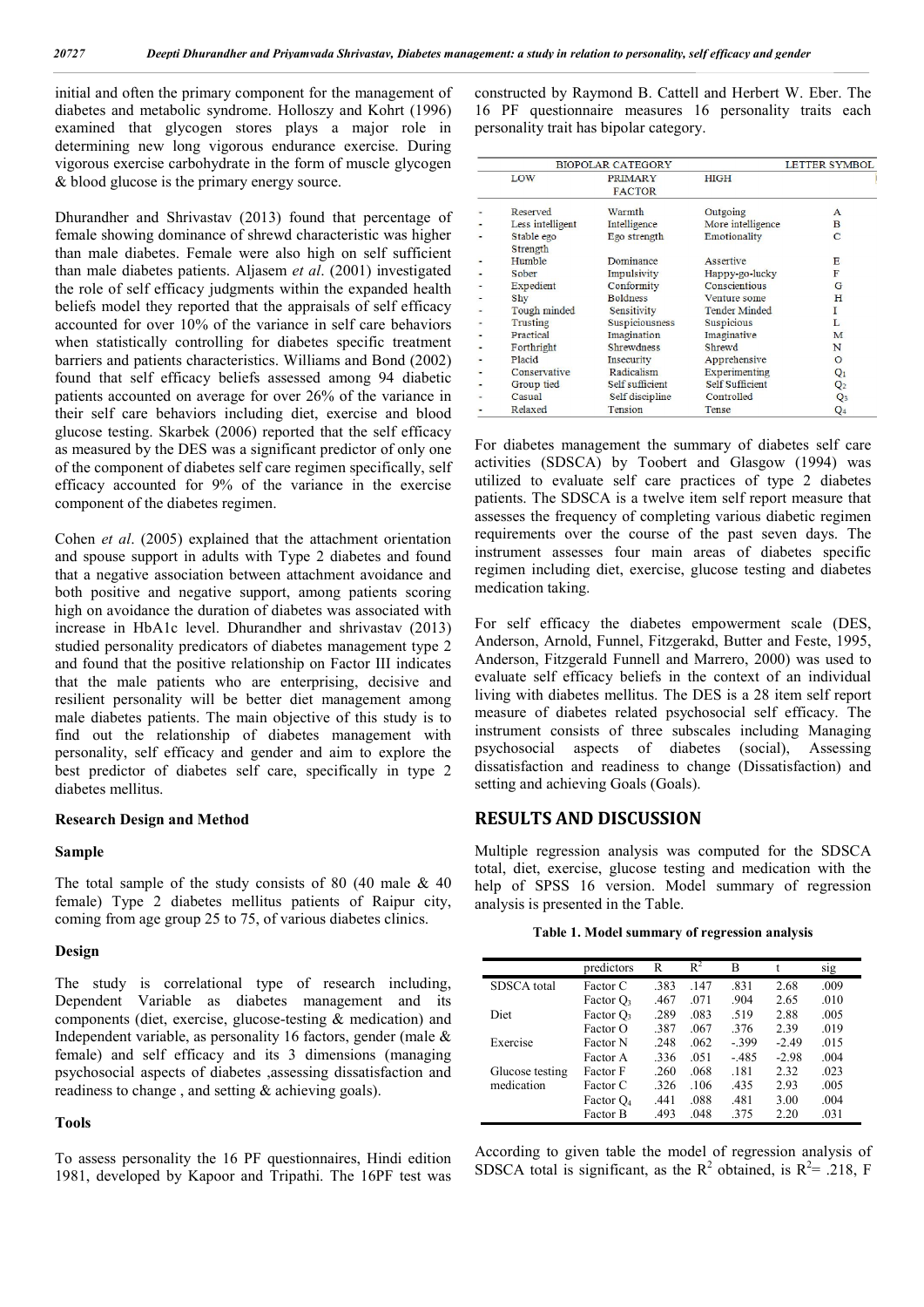$(1, 79) = 13.39$ , P< 0.01, which indicates the strength of model. It is observed that the overall factors taken together. Contribute 21.8% in variation of criterion variable i.e. SDSCA total taken in the study Among the factor taken, factors C  $\&$  Q<sub>3</sub> of personality emerge out to be significant predictor for the criterion variable taken. It is observed that factor C contribute 14.7 % ( $\mathbb{R}^2$  change .147, B coefficient .287, t= 2.68 and < .01) and  $Q_3$  contribute 7.1 % ( $R^2$  change 0.071, B Coefficient .284,  $t= 2.650, \leq 0.01$  in the variation of criterion variable. The significant t value indicates significant contribution of the predictors. The positive relationship between personality factor C (ego strength) and  $Q_3$  (Self discipline) indicate that higher the ego strength better will be over all self care by diabetes person. Higher score on factor C of 16 personality factor means that the person tend to be emotionally mature, stable, realistic about life, possessing ego strength, better able to maintain solid group morale. shrewd clinical observers have pointed out that a good C level sometimes enable a person to achieve effective adjustment despite an underlying psychotic potential and lower score on factor C means that the person tend to be low in frustration tolerance for unsatisfactory conditions, changeable, fatigued fretful easily annoyed and emotional, active in dissatisfaction. And higher the self discipline better will be over all self care activities higher score on factor  $Q_3$  of 16 PF means that the person tend to be strong control of their emotions and general behavior, are inclined to be socially aware and careful and lower scores tend to not be bothered with will control and have little regard for social demands. They may feel maladjusted.

The model of regression analysis of diet is significant, as the  $R^2$ obtained, is  $R^2$ = .150, F=6.720 (1, 75), P< 0.01, which indicates the strength of model. It is observed that the overall factor taken together. Contribute 15.0% in variation of criterion variable i.e. diet taken in the study. Among the factor taken, factors  $\overline{O}$  &  $\overline{Q}$ <sub>3</sub> of personality emerge out to be significant predictor. It observed that factor  $Q_3$  contribute 8.3% ( $R^2$  .083, B coefficient .313, B coefficient = .519,  $t = 2.88$ , < .01) and O contribute 6.7% ( $R^2 = .067$ , B Coefficient .260, B, t= 2.39,  $< 0.01$ ) in the variation of criterion variable. The significant t value indicates significant contribution of the predictors. The positive relationship between personality Factors Q3 (self discipline) and O (Insecurity) indicates that Higher the self discipline and insobriety better will be diet management. Higher score on factor Q3 of 16 PF means that the person tend to be strong control of their emotions and general behavior , are inclined to be socially aware & careful. And lower score tend to be not bothered with will control and have little regard for social demands. Higher score on Factor O of 16 PF means that the person tend to be worry, feel anxious and guilt stricken over difficulties, strong sense of obligation. And lower score means person tend to be Unruffled and to have Unshakable nerve, feels free of Guilt.

The model of regression analysis of exercise is significant, as the R<sup>2</sup> obtained is, R<sup>2</sup> = .113, F = 4.862 (1, 75), p<0.01. Which indicates the strength of model it is observed that the overall factor taken together contribute 11.3% in variation of criterion variable i.e. exercise taken in the study. Among the factors taken factor N and A of personality emerge out to be significant predictor. it observed that factor N contribute 6.2%  $(R^{2} = .062, B$  coefficient = -.399, t = - 2.49, p<0.01) and factor A contribute 5.1% ( $R^2 = 0.051$ ,  $B = -.485$ ,  $t = -2.98$ ,  $p < 0.01$ ) in the variation of criterion variable. The significant t value indicates significant contribution of the predictors. The positive relationship between personality factor N (shrewdness) and factor A (warmth) indicates Higher the shrewdness and warmth better will be indication towards exercise. Higher on Factor N of 16 PF means that the person tend to be polished, experienced and shrewd. And lower score indicates a lot of natural warmth and a genuine liking for people. Higher score on Factor A of 16 PF means that the person tend to be good natured, easy going emotionally expressive and lower score indicates stiff, cool, aloof, and skeptical.

The model of regression analysis of glucose testing is significant, as the R<sup>2</sup> obtained is, R<sup>2</sup> = .068, F = 5.386 (1, 75), p<.01, which indicates the strength of model. It is observed that factor F contribute 6.8% ( $R^2$  = .068, B = .181, t = 2.32, <0.01) in the variation of criterion variable. The significant t value indicates significant contribution of the predictors. The positive relationship between personality factor F (impulsivity) indicates that Higher the impulsivity will be better managed glucose testing. Higher score on Factor F of 16 PF means that the person tends to be cheerful, active, and talkative, frank expressive. And lower score tend to be restrained, reticent and introspective, sober, dependable people.

The model of regression analysis of medication is significant, as the R<sup>2</sup> obtained is, R<sup>2</sup> = .242, F = 9.28 (1, 79), p<0.01 which indicates the strength of model. It is observed that the overall factor taken together contribute 24.2% is variation of criterion variable i.e. medication taken in the study. it observed that factor C contribute 10.6% ( $R^2 = .106$ ,  $B = .435$ ,  $t = 2.93$  p< 0.01), factor B contribute 4.8% ( $R^2 = 0.048$ , B = .375, t = 2.20,  $p<0.1$ )and factor Q4 contribute 8.8% ( $R^2$ = 0.088, B= .481, t= 3.00 p<0.01), in the variation of criterion variable. The positive relationship between personality factor C (ego strength), Q4 (tension), B (intelligent) indicates that Higher level of ego strength, tension and intelligence will be better manage of medication.

Higher score on factor C of 16 PF indicates person tend to be emotionally stable, stable, possessing ego strength and lower score tend to be low in frustration tolerance for Unsatisfactory conditions, fatigued. Higher score on factor Q4 of 16 PF means that person tend to be tense, restless, fretful, impatient and lower score means tend to be relaxed, composed and satisfied. Higher score on factor B of 16 PF indicates that person tend to be Quick to grasp ideas, a fast learner, and lower score means slow to learn, and grasp, dull and given to concrete and literal interpretation.

Self efficacy and gender have not played any significant role in diabetes management.

### REFERENCES

Aljasem, L. I., Peyrot, M., Wissow, L. and Rubin, R. R. 2001. The impact of barriers and self-efficacy on self-care behaviors in type 2 diabetes. *The Diabetes Educator, 27,*  393-404.